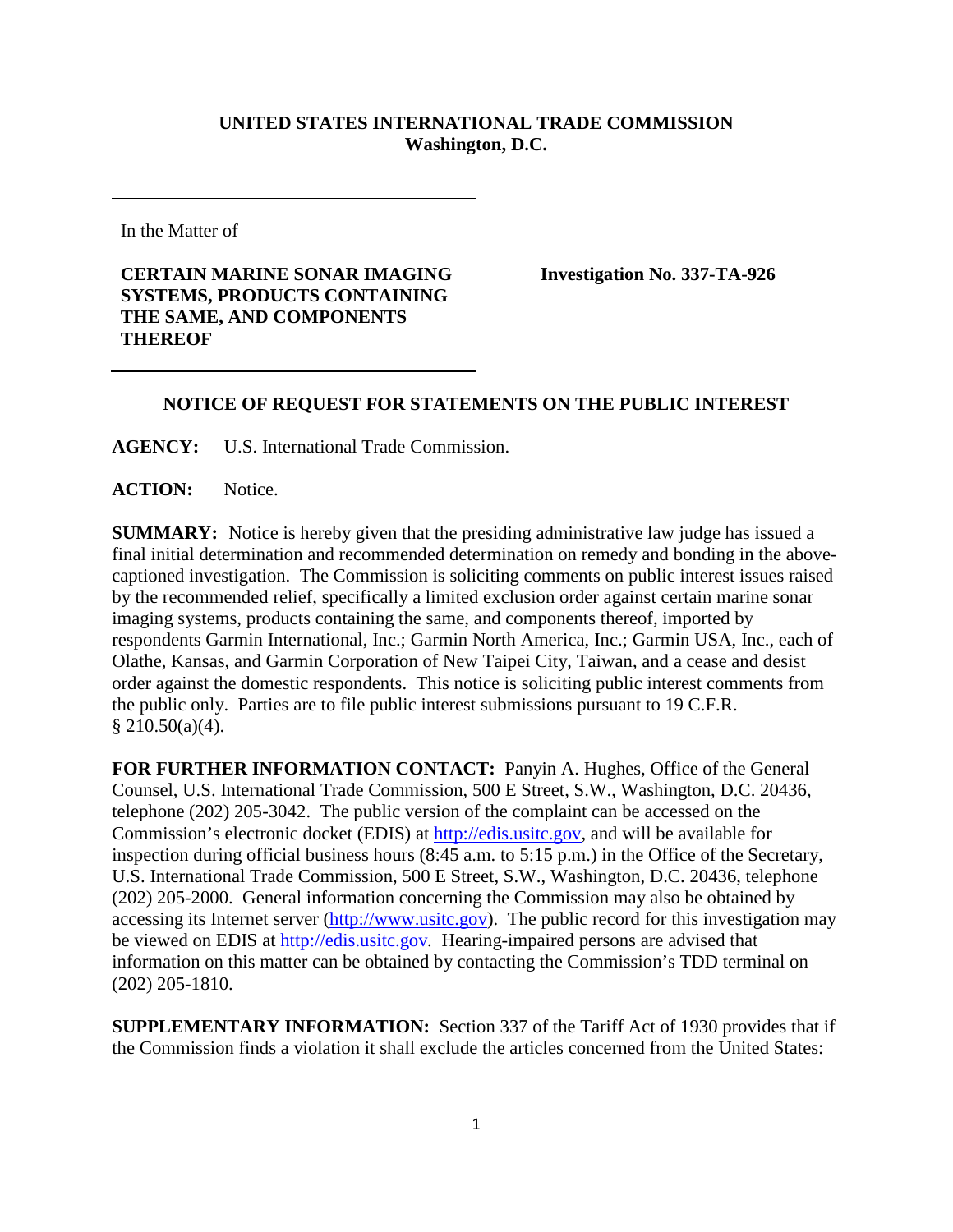unless, after considering the effect of such exclusion upon the public health and welfare, competitive conditions in the United States economy, the production of like or directly competitive articles in the United States, and United States consumers, it finds that such articles should not be excluded from entry.

19 U.S.C. § 1337(d)(1). A similar provision applies to cease and desist orders. 19 U.S.C.  $§$  1337(f)(1).

The Commission is interested in further development of the record on the public interest in this investigation. Accordingly, members of the public are invited to file submissions of no more than five pages, inclusive of attachments, concerning the public interest in light of the administrative law judge's recommended determination on remedy and bonding issued in this investigation on July 13, 2015. Comments should address whether issuance of a limited exclusion order and cease and desist order in this investigation would affect the public health and welfare in the United States, competitive conditions in the United States economy, the production of like or directly competitive articles in the United States, or United States consumers.

In particular, the Commission is interested in comments that:

- (i) explain how the articles potentially subject to the recommended orders are used in the United States;
- (ii) identify any public health, safety, or welfare concerns in the United States relating to the recommended orders;
- (iii) identify like or directly competitive articles that complainant, its licensees, or third parties make in the United States which could replace the subject articles if they were to be excluded;
- (iv) indicate whether complainant, complainant's licensees, and/or third party suppliers have the capacity to replace the volume of articles potentially subject to the recommended exclusion order and/or a cease and desist order within a commercially reasonable time; and
- (v) explain how the limited exclusion order and cease and desist order would impact consumers in the United States.

Written submissions must be filed no later than by close of business on August 18, 2015.

Persons filing written submissions must file the original document electronically on or before the deadlines stated above and submit eight true paper copies to the Office of the Secretary by noon the next day pursuant to section 210.4(f) of the Commission's Rules of Practice and Procedure (19 C.F.R. § 210.4(f)). Submissions should refer to the investigation number (Inv. No. 337-TA-908) in a prominent place on the cover page, the first page, or both. (*See* Handbook for Electronic Filing Procedures, [http://www.usitc.gov/secretary/fed\\_reg\\_notices/rules/](http://www.usitc.gov/secretary/fed_reg_notices/rules/handbook_on_electronic_filing.pdf)